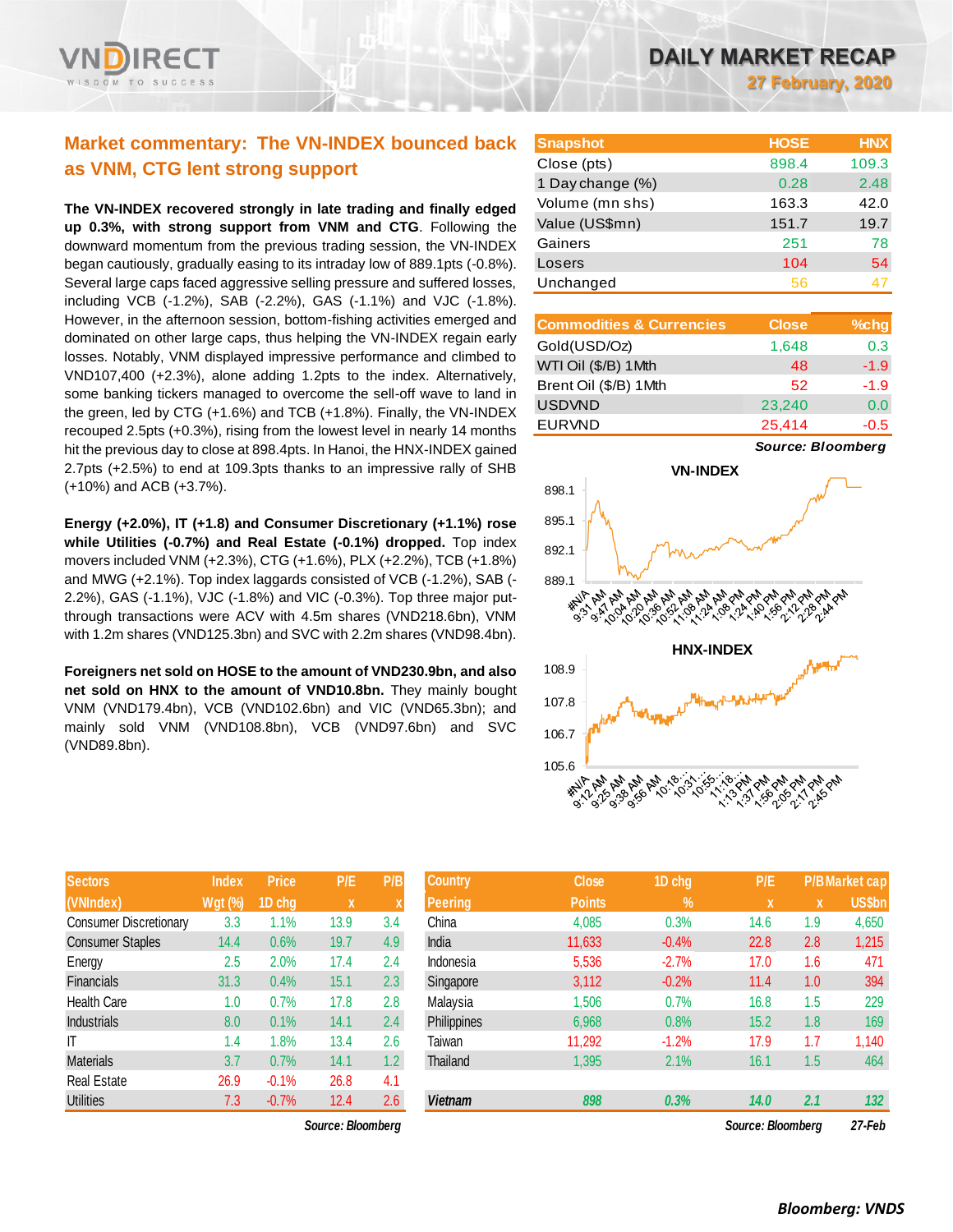

# **Market News**

**Oil extends slump past 13-month low on mounting pandemic fears**. Oil extended losses after closing at a 13-month low as more new coronavirus cases were reported outside China than within, adding to fears the world is on the brink of a pandemic that will take a hefty toll on growth. President Donald Trump failed to calm markets at a briefing on the outbreak, with Asian equities declining and crude tumbling to \$48 a barrel after the U.S. reported its first infection of unknown origin. New cases were diagnosed in countries from Pakistan to Brazil, Germany said it was likely at the start of an epidemic and Saudi Arabia halted religious visits. *(Bloomberg)*

**Electronics producers face material shortage amid COVID-19 outbreak.** Some large electronics manufacturers in Vietnam are feeling the punch from the COVID-19 outbreak as material imports and finished product exports have been affected by tighter border control. According to the Industry Agency under the Ministry of Industry and Trade, electrical and electronic products, including mobile phones and televisions, have the biggest turnover among the commodities Vietnam trades with China and the Republic of Korea (RoK), where COVID-19 is raging. Like automobile, textile-garment and footwear production, the electronics sector is suffering from a shortage of components for manufacturing. In 2019, Vietnam imported some US\$40bn worth of electronic components, including US\$16.8bn from the RoK (accounting for 42%), US\$13.8bn from China (34%), and US\$1.7bn from Japan (4.2%). Therefore, border control measures taken to prevent the disease will influence the import of materials and the export of finished electronic products, the agency said. Samsung Electronics Vietnam, a large company invested by the RoK, said border control may affect the production of several new strategic models since some components and spare parts for manufacturing have to be imported from China, mainly via border gates in northern Lang Son province. Although Lang Son authorities are working to speed up customs clearance for a batch of component imports at the request of Samsung, its material supplies from China in the time ahead are forecast to be affected since the neighbouring country plans to shut down its border gates. This will subsequently make Samsung unable to import components by road, the firm said. Samsung Electronics Vietnam added import by air or sea is currently under consideration, but it will be more difficult than via road since it is costlier and hard to supply enough materials for production in a timely manner. Recently, Samsung has still imported components from the RoK as usual. However, this country has also reported a COVID-10 outbreak over the last few days.

The company predicted more difficulties for its production inputs if the RoK government applies export-import control measures to prevent the disease. Electronics manufacturers and associations in Vietnam are proposing the government directly negotiate with central and local authorities of China about border control and disease prevention measures so as to ensure material supplies. They also called for financial support for companies in this sector to overcome difficulties. Director of the agency Truong Thanh Hoai said his office will help businesses seek other material sources and increase trade promotion activities in search of new export markets, especially those taking part in the free trade agreements that Vietnam is also a member like the Comprehensive and Progressive Agreement for Trans-Pacific Partnership and the EU-Vietnam Free Trade Agreement. For the long term, the Ministry of Industry and Trade has suggested many solutions to address existing shortcomings to the government, including developing supporting industries and those producing important materials, he added. *(Vietnamnet.vn)*

## **Notable Corporate Events**

**Noi Bai Cargo (NCT VN) – dividend payment:** Mar 10 and Mar 11 will be the ex-date and the record date, respectively, for paying the 2019 first cash dividend of VND4,000/share, the company said. The payment will be made on Apr 8. *(Cafef.vn)*

*<to be continued>*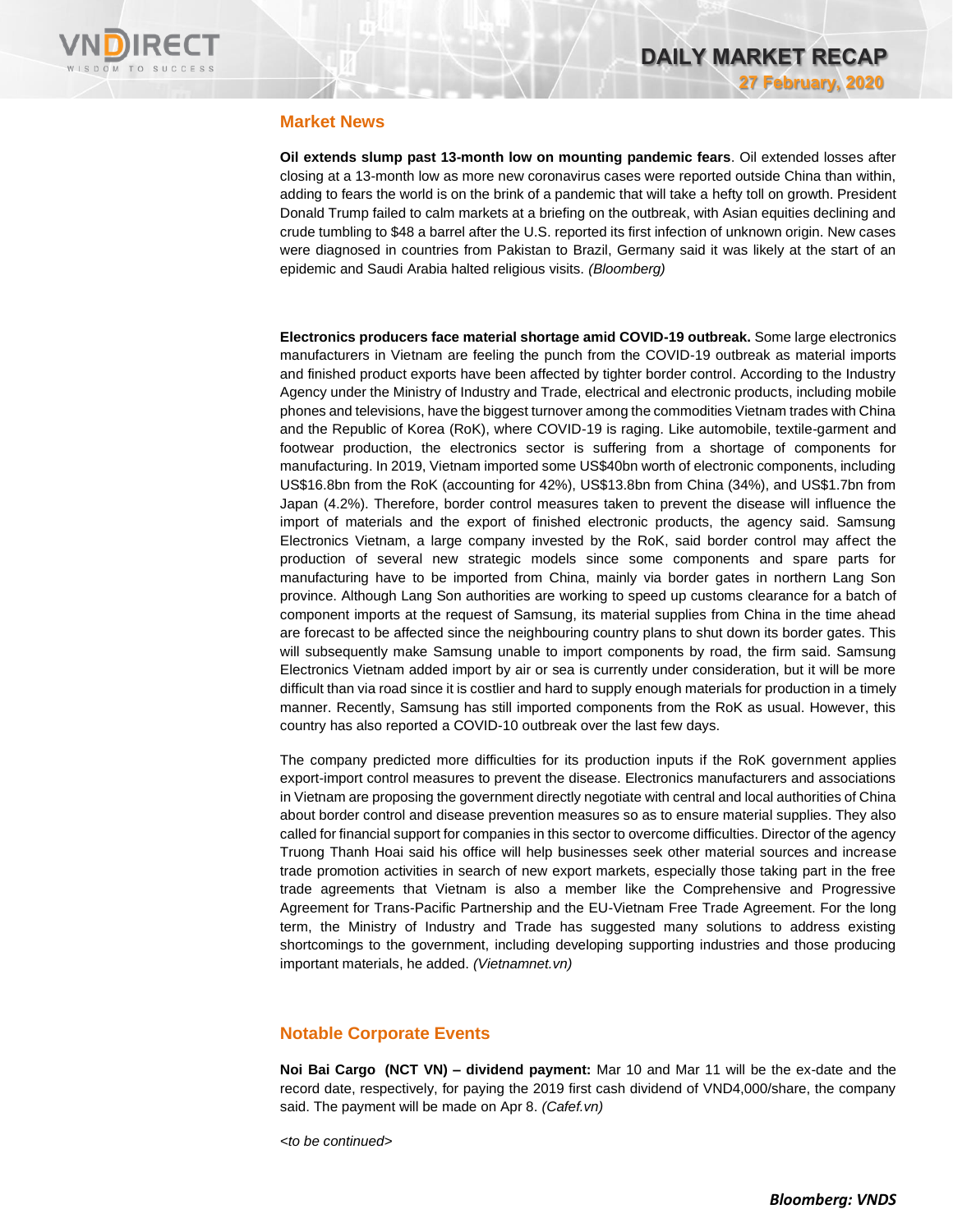### VN **RECT** WISDOM TO SUCCESS

# **DAILY MARKET RECAP**

**27 February, 2020**

# **COVERAGE SUMMARY**

| Ticker                  | <b>Close price</b> | <b>Adjusted target</b><br>price | <b>Dividend yield</b> | <b>Potential return</b> | <b>Rating</b> | <b>Latest report</b> |
|-------------------------|--------------------|---------------------------------|-----------------------|-------------------------|---------------|----------------------|
| PC <sub>1</sub>         | 14,500             | 24,500                          | 0.0%                  | 69.0%                   | <b>ADD</b>    | <b>Link</b>          |
| <b>LPB</b>              | 7,100              | 10,000                          | 0.0%                  | 40.8%                   | <b>ADD</b>    | Link                 |
| <b>NLG</b>              | 25,300             | 39,600                          | 2.0%                  | 58.5%                   | <b>ADD</b>    | Link                 |
| <b>ACV</b>              | 52,400             | 105,000                         | 0.0%                  | 100.4%                  | ADD           | <b>Link</b>          |
| <b>DPM</b>              | 12,050             | 15,800                          | 8.3%                  | 39.4%                   | <b>ADD</b>    | Link                 |
| QNS                     | 26,100             | 44,300                          | 1.9%                  | 71.7%                   | ADD           | Link                 |
| <b>LTG</b>              | 17,900             | 27,300                          | 8.9%                  | 61.4%                   | <b>ADD</b>    | Link                 |
| VCB                     | 84,000             | 92,200                          | 0.9%                  | 10.7%                   | <b>HOLD</b>   | Link                 |
| <b>MBB</b>              | 20,900             | 34,300                          | 2.9%                  | 67.0%                   | <b>ADD</b>    | $Link$               |
| <b>VPB</b>              | 28,350             | 21,200                          | 0.0%                  | $-25.2%$                | <b>REDUCE</b> | Link                 |
| <b>TCM</b>              | 18,650             | 28,200                          | 2.8%                  | 54.0%                   | ADD           | Link                 |
| <b>HPG</b>              | 22,950             | 29,700                          | 0.0%                  | 29.4%                   | ADD           | Link                 |
| <b>PVT</b>              | 12,400             | 21,000                          | 8.4%                  | 77.8%                   | <b>ADD</b>    | <b>Link</b>          |
| <b>STK</b>              | 18,800             | 22,400                          | 8.0%                  | 27.1%                   | ADD           | <b>Link</b>          |
| AAA                     | 12,700             | 25,300                          | 16.0%                 | 115.2%                  | <b>ADD</b>    | $Link$               |
| <b>PNJ</b>              | 83,500             | 88,000                          | 2.7%                  | 8.1%                    | <b>HOLD</b>   | Link                 |
| <b>KDH</b>              | 24,800             | 28,300                          | 2.0%                  | 16.1%                   | <b>ADD</b>    | $Link$               |
| <b>DCM</b>              | 6,120              | 8,900                           | 14.7%                 | 60.1%                   | ADD           | Link                 |
| <b>VTP</b>              | 120,000            | 111,000                         | 1.2%                  | $-6.3%$                 | <b>HOLD</b>   | $Link$               |
| ACB                     | 25,500             | 30,400                          | 3.9%                  | 23.1%                   | ADD           | <b>Link</b>          |
| GAS                     | 79,000             | 95,700                          | 5.1%                  | 26.3%                   | <b>ADD</b>    | $Link$               |
| <b>PVS</b>              | 15,400             | 24,100                          | 4.6%                  | 61.0%                   | ADD           | Link                 |
| <b>PVD</b>              | 12,400             | 19,600                          | 0.0%                  | 58.1%                   | ADD           | <b>Link</b>          |
| <b>MSH</b>              | 40,950             | 51,600                          | 8.5%                  | 34.5%                   | <b>ADD</b>    | Link                 |
| <b>MWG</b>              | 108,400            | 170,600                         | 1.4%                  | 58.8%                   | <b>ADD</b>    | Link                 |
| <b>POW</b>              | 10,100             | 16,700                          | 0.0%                  | 65.3%                   | ADD           | Link                 |
| тсв                     | 22,750             | 27,400                          | 0.0%                  | 20.4%                   | ADD           | $Link$               |
| <b>PPC</b>              | 28,050             | 27,879                          | 8.9%                  | 8.3%                    | <b>HOLD</b>   | Link                 |
| <b>VIB</b>              | 18,400             | 21,200                          | 2.7%                  | 17.9%                   | ADD           | $Link$               |
| <b>KBC</b>              | 14,550             | 17,500                          | 6.9%                  | 27.1%                   | ADD           | Link                 |
| <b>VNM</b>              | 107,400            | 155,600                         | 4.2%                  | 49.1%                   | <b>ADD</b>    | $Link$               |
| <b>VHM</b>              | 80,800             | 104,300                         | 1.2%                  | 30.3%                   | ADD           | Link                 |
| <b>VJC</b>              | 122,800            | 142,200                         | 2.5%                  | 18.3%                   | ADD           | Link                 |
| <b>VHC</b>              | 31,450             | 39,700                          | 3.2%                  | 29.5%                   | ADD           | Link                 |
| <b>VRE</b>              | 29,000             | 42,600                          | 0.0%                  | 46.9%                   | ADD           | <b>Link</b>          |
| <b>GMD</b>              | 19,150             | 29,500                          | 0.0%                  | 54.0%                   | ADD           | Link                 |
| $\overline{\text{DBC}}$ | 19,400             | 30,700                          | 2.6%                  | 60.9%                   | ADD           | $Link$               |
| <b>FPT</b>              | 56,000             | 74,000                          | 3.6%                  | 35.7%                   | ADD           | $Link$               |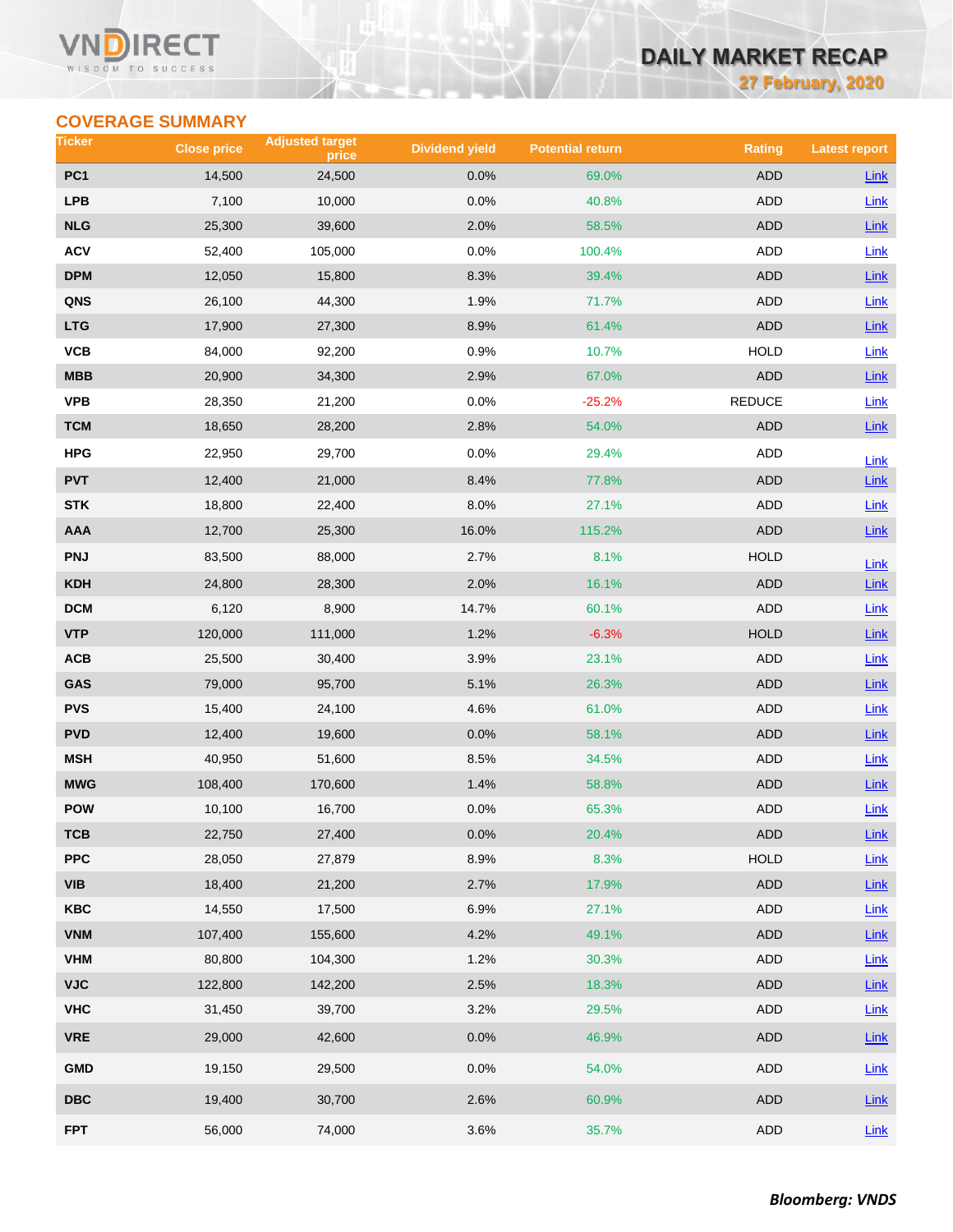## **MARKET MOVEMENTS**

WISDOM TO SUCCESS

**RECT** 

**VN** n

|                    |              | <b>HOSE</b> |         |         |              |                    |              | <b>HNX</b> |       |                |        |
|--------------------|--------------|-------------|---------|---------|--------------|--------------------|--------------|------------|-------|----------------|--------|
| <b>Top gainers</b> |              |             |         |         | <b>VND</b>   | <b>Top gainers</b> | <b>VND</b>   |            |       |                |        |
| <b>Ticker</b>      | Last         | Chg         | $%$ chg | Vol.    | <b>Index</b> | Ticker             | Last         | Chg        | %chg  | Vol.           | Index  |
|                    | <b>Price</b> |             |         |         | impact       |                    | <b>Price</b> |            |       |                | impact |
| <b>SVT</b>         | 7,810        | 510         | 6.99    | 30      | 0.002        | <b>PVX</b>         | 1.000        | 100        | 11.11 | 185.900        | 0.020  |
| <b>HHS</b>         | 4,290        | 280         | 6.98    | 2.11MLN | 0.022        | <b>DPC</b>         | 12,100       | 1,100      | 10.00 | 400            | 0.001  |
| <b>PGI</b>         | 17,650       | 1,150       | 6.97    | 10      | 0.030        | SD <sub>4</sub>    | 4,400        | 400        | 10.00 | 100            | 0.001  |
| QCG                | 4,000        | 260         | 6.95    | 329.240 | 0.021        | <b>SHB</b>         | 8,800        | 800        |       | 10.00 18.18MLN | 1.068  |
| <b>CIG</b>         | 1,850        | 120         | 6.94    | 13,580  | 0.001        | <b>EBS</b>         | 7,800        | 700        | 9.86  | 5,300          | 0.003  |

| <b>Top losers</b> |                      |          |         |         | <b>VND</b>             | <b>Top losers</b> |                      |           |          |        | <b>VND</b>      |  |  |
|-------------------|----------------------|----------|---------|---------|------------------------|-------------------|----------------------|-----------|----------|--------|-----------------|--|--|
| <b>Ticker</b>     | Last<br><b>Price</b> | Chg      | $%$ chg | Vol.    | <b>Index</b><br>impact | Ticker            | Last<br><b>Price</b> | Chg       | $%$ chg  | Vol.   | Index<br>impact |  |  |
| <b>TEG</b>        | 4,000                | $-300$   | $-6.98$ | 1.490   | $-0.003$               | <b>DST</b>        | 900                  | $-100$    | $-10.00$ | .55MLN | $-0.003$        |  |  |
| <b>AST</b>        | 55,200               | $-4.100$ | $-6.91$ | 210.730 | $-0.054$               | <b>FID</b>        | 900                  | $-100$    | $-10.00$ | 100    | $-0.001$        |  |  |
| <b>PTC</b>        | 5.040                | $-370$   | $-6.84$ | 1.570   | $-0.002$               | HHC               | 116.100              | $-12.900$ | $-10.00$ | 100    | $-0.119$        |  |  |
| <b>TTE</b>        | 10,250               | $-750$   | $-6.82$ | 10      | $-0.006$               | <b>VCM</b>        | 28,800               | $-3,200$  | $-10.00$ | 100    | $-0.003$        |  |  |
| <b>TNC</b>        | 13.800               | $-1.000$ | $-6.76$ | 1.050   | $-0.006$               | VC2               | 16.300               | $-1.800$  | $-9.94$  | 100    | $-0.008$        |  |  |

|               | <b>Top index movers</b> |       |         |         | <b>VND</b>   |
|---------------|-------------------------|-------|---------|---------|--------------|
| <b>Ticker</b> | Last                    | Cha   | $%$ chg | Vol.    | <b>Index</b> |
|               | <b>Price</b>            |       |         |         | impact       |
| <b>VNM</b>    | 107,400                 | 2,400 | 2.29    | 863.890 | 1.215        |
| <b>CTG</b>    | 26,200                  | 400   | 1.55    | 5.52MLN | 0.433        |
| PLX           | 51,200                  | 1,100 | 2.20    | 238.530 | 0.414        |
| <b>TCB</b>    | 22,750                  | 400   | 1.79    | 2.32MLN | 0.407        |
| <b>MWG</b>    | 108,400                 | 2,200 | 2.07    | 2.14MLN | 0.290        |

|               | <b>Top index laggers</b> |          |         |         |              |  |  |  |  |  |  |  |
|---------------|--------------------------|----------|---------|---------|--------------|--|--|--|--|--|--|--|
| <b>Ticker</b> | Last                     | Cha      | %chq    | Vol.    | <b>Index</b> |  |  |  |  |  |  |  |
|               | <b>Price</b>             |          |         |         | impact       |  |  |  |  |  |  |  |
| <b>VCB</b>    | 84,000                   | $-1,000$ | $-1.18$ | 1.23MLN | $-1.078$     |  |  |  |  |  |  |  |
| <b>SAB</b>    | 173,200                  | $-3,800$ | $-2.15$ | 46,300  | $-0.709$     |  |  |  |  |  |  |  |
| <b>GAS</b>    | 79,000                   | $-900$   | $-1.13$ | 359,090 | $-0.501$     |  |  |  |  |  |  |  |
| <b>VJC</b>    | 122,800                  | $-2,200$ | $-1.76$ | 243,980 | $-0.346$     |  |  |  |  |  |  |  |
| VIC           | 105,600                  | $-300$   | $-0.28$ | 740.420 | $-0.295$     |  |  |  |  |  |  |  |

| <b>Top liquidity</b> |              |          |         |         | <b>VND</b> | <b>Top liquidity</b> |              |        |         |                   | <b>VND</b>   |
|----------------------|--------------|----------|---------|---------|------------|----------------------|--------------|--------|---------|-------------------|--------------|
| <b>Ticker</b>        | Last         | Chg      | $%$ chg | Val.    | Index      | <b>Ticker</b>        | Last         | Chg    | $%$ chg | Val.              | <b>Index</b> |
|                      | <b>Price</b> |          |         | (VNDbn) | impact     |                      | <b>Price</b> |        |         | (VNDbn)           | impact       |
| <b>MWG</b>           | 108.400      | 2,200    | 2.07    | 230     | 0.290      | <b>SHB</b>           | 8.800        | 800    | 10.00   | 156               | 1.068        |
| <b>FPT</b>           | 56,000       | 1,000    | 1.82    | 163     | 0.197      | <b>ACB</b>           | 25,500       | 900    | 3.66    | 133               | 1.449        |
| <b>STB</b>           | 11,650       | 450      | 4.02    | 150     | 0.247      | <b>PVS</b>           | 15.400       | 0      | 0.00    | 28                | 0.000        |
| <b>CTG</b>           | 26,200       | 400      | 1.55    | 143     | 0.433      | <b>NVB</b>           | 8,800        | $-100$ | $-1.12$ | 24                | $-0.040$     |
| <b>VCB</b>           | 84,000       | $-1,000$ | $-1.18$ | 103     | $-1.078$   | IDJ                  | 19,600       | 300. ا | 7.10    | 11                | 0.041        |
|                      |              |          |         |         |            |                      |              |        |         | Source: Bloomberg |              |

*Source: Bloomberg*

|             |              | <b>HOSE</b> |         |         |              |                    |              | <b>HNX</b> |         |                |              |
|-------------|--------------|-------------|---------|---------|--------------|--------------------|--------------|------------|---------|----------------|--------------|
| Top gainers |              |             |         |         | <b>VND</b>   | <b>Top gainers</b> |              |            |         |                | <b>VND</b>   |
| Ticker      | Last         | Chg         | $%$ chg | Vol.    | <b>Index</b> | Ticker             | Last         | Chg        | $%$ chg | Vol.           | <b>Index</b> |
|             | <b>Price</b> |             |         |         | impact       |                    | <b>Price</b> |            |         |                | impact       |
| SVT         | 7,810        | 510         | 6.99    | 30      | 0.002        | <b>PVX</b>         | 1,000        | 100        | 11.11   | 185,900        | 0.020        |
| <b>HHS</b>  | 4,290        | 280         | 6.98    | 2.11MLN | 0.022        | <b>DPC</b>         | 12,100       | 1,100      | 10.00   | 400            | 0.001        |
| PGI         | 17,650       | 1.150       | 6.97    | 10      | 0.030        | SD <sub>4</sub>    | 4,400        | 400        | 10.00   | 100            | 0.001        |
| QCG         | 4,000        | 260         | 6.95    | 329,240 | 0.021        | <b>SHB</b>         | 8,800        | 800        |         | 10.00 18.18MLN | 1.068        |
| <b>CIG</b>  | 1,850        | 120         | 6.94    | 13,580  | 0.001        | EBS                | 7,800        | 700        | 9.86    | 5,300          | 0.003        |
|             |              |             |         |         |              |                    |              |            |         |                |              |

| <b>Top losers</b> |              |          |         |         | <b>VND</b>   | <b>Top losers</b> |              |           |          |        | <b>VND</b>   |
|-------------------|--------------|----------|---------|---------|--------------|-------------------|--------------|-----------|----------|--------|--------------|
| Ticker            | Last         | Chg      | $%$ chq | Vol.    | <b>Index</b> | Ticker            | Last         | Chg       | %chq     | Vol.   | <b>Index</b> |
|                   | <b>Price</b> |          |         |         | impact       |                   | <b>Price</b> |           |          |        | impact       |
| TEG               | 4.000        | $-300$   | $-6.98$ | 1.490   | $-0.003$     | DST               | 900          | $-100$    | $-10.00$ | .55MLN | $-0.003$     |
| AST               | 55,200       | $-4.100$ | $-6.91$ | 210.730 | $-0.054$     | <b>FID</b>        | 900          | $-100$    | $-10.00$ | 100    | $-0.001$     |
| PTC               | 5.040        | $-370$   | $-6.84$ | .570    | $-0.002$     | HHC               | 116.100      | $-12.900$ | $-10.00$ | 100    | $-0.119$     |
| TTE               | 10.250       | $-750$   | $-6.82$ | 10      | $-0.006$     | <b>VCM</b>        | 28,800       | $-3.200$  | $-10.00$ | 100    | $-0.003$     |
| TNC               | 13,800       | $-1,000$ | $-6.76$ | .050    | $-0.006$     | VC2               | 16,300       | $-1,800$  | $-9.94$  | 100    | $-0.008$     |

|            | <b>Top index movers</b> |       |      |         | <b>VND</b>   | Top index movers |              |       |         |                |              |
|------------|-------------------------|-------|------|---------|--------------|------------------|--------------|-------|---------|----------------|--------------|
|            |                         |       |      |         |              |                  |              |       |         |                | <b>VND</b>   |
| Ticker     | Last                    | Chg   | %chq | Vol.    | <b>Index</b> | Ticker           | Last         | Chg   | $%$ chq | Vol.           | <b>Index</b> |
|            | <b>Price</b>            |       |      |         | impact       |                  | <b>Price</b> |       |         |                | impact       |
| VNM        | 107.400                 | 2.400 | 2.29 | 863.890 | 1.215        | <b>ACB</b>       | 25.500       | 900   | 3.66    | 5.31 MLN       | 1.449        |
| <b>CTG</b> | 26,200                  | 400   | 1.55 | 5.52MLN | 0.433        | <b>SHB</b>       | 8,800        | 800   |         | 10.00 18.18MLN | 1.068        |
| <b>PLX</b> | 51.200                  | 1.100 | 2.20 | 238,530 | 0.414        | VCS              | 68,800       | 1.800 | 2.69    | 137.300        | 0.059        |
| TCB        | 22,750                  | 400   | 1.79 | 2.32MLN | 0.407        | <b>SHS</b>       | 7.200        | 300   | 4.35    | 581.500        | 0.044        |
| MWG        | 108.400                 | 2,200 | 2.07 | 2.14MLN | 0.290        | IDJ              | 19,600       | 1,300 | 7.10    | 569.600        | 0.041        |

| <b>Top index laggers</b> |                      |          |         |         | <b>VND</b>             | Top index laggers |                      |           |          |         | <b>VND</b>             |
|--------------------------|----------------------|----------|---------|---------|------------------------|-------------------|----------------------|-----------|----------|---------|------------------------|
| Ticker                   | Last<br><b>Price</b> | Chg      | $%$ chq | Vol.    | <b>Index</b><br>impact | Ticker            | Last<br><b>Price</b> | Chg       | $%$ chg  | Vol.    | <b>Index</b><br>impact |
| VCB                      | 84.000               | $-1.000$ | $-1.18$ | 1.23MLN | $-1.078$               | <b>HHC</b>        | 116.100              | $-12.900$ | $-10.00$ | 100     | $-0.119$               |
| <b>SAB</b>               | 173,200              | $-3.800$ | $-2.15$ | 46.300  | $-0.709$               | <b>NVB</b>        | 8,800                | $-100$    | $-1.12$  | 2.74MLN | $-0.040$               |
| GAS                      | 79.000               | $-900$   | $-1.13$ | 359.090 | $-0.501$               | PTI               | 15.500               | $-900$    | $-5.49$  | 2.100   | $-0.018$               |
| <b>VJC</b>               | 122,800              | $-2.200$ | $-1.76$ | 243.980 | $-0.346$               | <b>DHT</b>        | 46,000               | $-800$    | $-1.71$  | 47.800  | $-0.012$               |
| VIC                      | 105.600              | $-300$   | $-0.28$ | 740.420 | $-0.295$               | <b>PMC</b>        | 55,000               | $-1.900$  | $-3.34$  | 300     | $-0.010$               |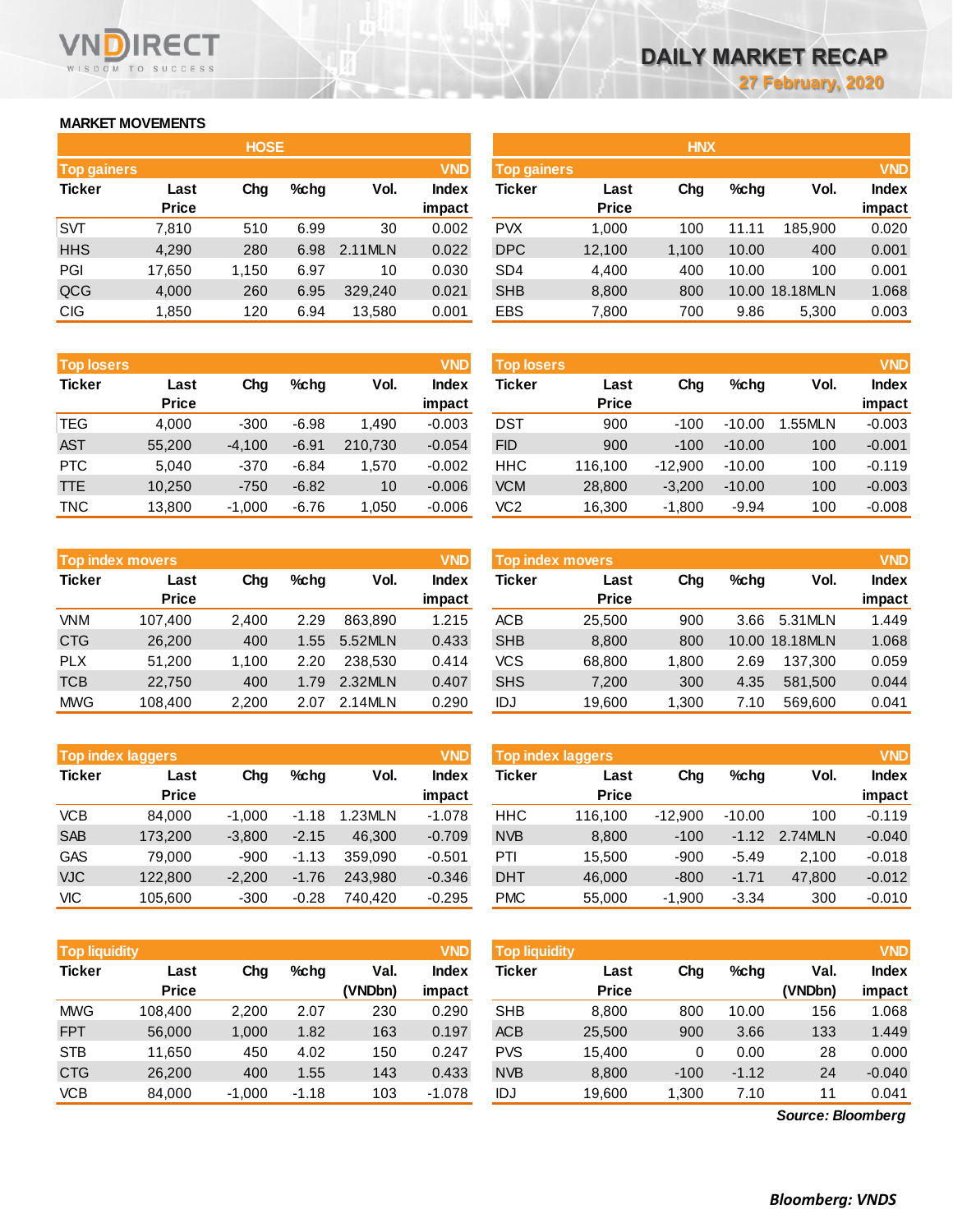

# **FOREIGN ACTIVITIES**

| Volume (Mn'shs)       | <b>HOSE</b> | <b>HNX</b> | Value (VND'bn)        | <b>HOSE</b> | <b>HNX</b> |
|-----------------------|-------------|------------|-----------------------|-------------|------------|
| <b>BUY</b>            | 1.4         | 0.4        | <b>BUY</b>            | 633.2       | 7.0        |
| % of market           | $0.9\%$     | $1.0\%$    | % of market           | 18.6%       | 1.5%       |
| <b>SELL</b>           | 22.1        | 1.6        | <b>SELL</b>           | 864.1       | 17.8       |
| % of market           | 14.3%       | 3.8%       | % of market           | 25.3%       | $3.9\%$    |
| <b>NET BUY (SELL)</b> | (20.7)      | (1.2)      | <b>NET BUY (SELL)</b> | (230.9)     | (10.8)     |

*Source: HSX, HNX*



# **Foreign net buy/sell (30 days) in VND'bn**

| <b>YTD ACCUMULATION</b> |             |            |                       |             |                                    |
|-------------------------|-------------|------------|-----------------------|-------------|------------------------------------|
| <b>Volume (MIn'shs)</b> | <b>HOSE</b> | <b>HNX</b> | <b>Value (VND'bn)</b> | <b>HOSE</b> | <b>HNX</b>                         |
| <b>BUY</b>              | 633.9       | 20.5       | <b>BUY</b>            | 24.412.1    | 277.4                              |
| % of market             | 8.9%        | 1.6%       | % of market           | 17.3%       | 0.2%                               |
| <b>SELL</b>             | 740.7       | 45.3       | <b>SELL</b>           | 25,173.7    | 545.1                              |
| % of market             | 10.4%       | 3.5%       | % of market           | 17.9%       | 0.3%                               |
| <b>NET BUY (SELL)</b>   | (106.8)     | (24.8)     | <b>NET BUY (SELL)</b> | (762)       | (267.6)<br><b>Source: HSX, HNX</b> |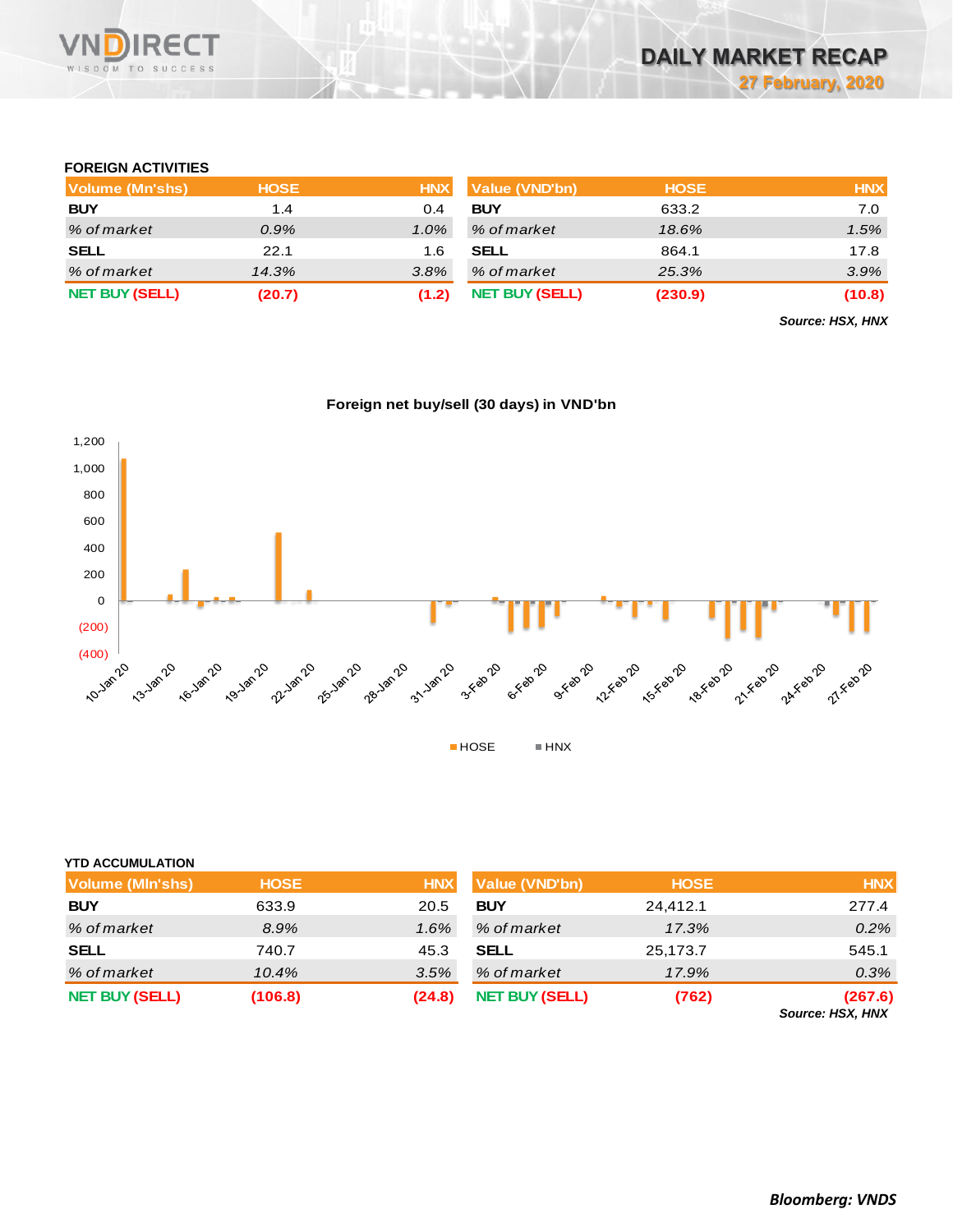### **FOREIGN ACTIVITIES**

WISDOM TO SUCCESS

VND

**RECT** 

|               |                               | <b>HOSE</b> |         |       |                 | <b>HNX</b>                                     |                      |       |       |       |                        |  |
|---------------|-------------------------------|-------------|---------|-------|-----------------|------------------------------------------------|----------------------|-------|-------|-------|------------------------|--|
|               | Top buy by foreigners (value) |             |         |       | <b>VND'bn</b>   | <b>VND'bn</b><br>Top buy by foreigners (value) |                      |       |       |       |                        |  |
| <b>Ticker</b> | Last<br><b>Price</b>          | Chg         | %chg    | Value | Index<br>impact | Ticker                                         | Last<br><b>Price</b> | Chg   | %chg  | Value | <b>Index</b><br>impact |  |
| <b>VNM</b>    | 107,400                       | 2,400       | 2.29    | 179.4 | 1.215           | <b>VCS</b>                                     | 68,800               | 1,800 | 2.69  | 3.5   | 0.000                  |  |
| <b>VCB</b>    | 84,000                        | $-1,000$    | $-1.18$ | 102.6 | $-1.078$        | <b>PVS</b>                                     | 15,400               | 0     | 0.00  | 1.8   | 0.000                  |  |
| VIC           | 105,600                       | $-300$      | $-0.28$ | 65.3  | $-0.295$        | <b>SHB</b>                                     | 8,800                | 800   | 10.00 | 0.3   | 0.000                  |  |
| <b>HPG</b>    | 22,950                        | 200         | 0.88    | 50.5  | 0.161           | <b>SLS</b>                                     | 64,000               | 0     | 0.00  | 0.3   | 0.000                  |  |
| <b>VHM</b>    | 80,800                        | $-100$      | $-0.12$ | 44.3  | $-0.097$        | <b>NBC</b>                                     | 6,500                | 0     | 0.00  | 0.2   | 0.000                  |  |

|               | Top sell by foreigners (value) |          |         |       | <b>VND'bn</b>   | Top sell by foreigners (value) |                      |        |         |       |        |  |
|---------------|--------------------------------|----------|---------|-------|-----------------|--------------------------------|----------------------|--------|---------|-------|--------|--|
| <b>Ticker</b> | Last<br><b>Price</b>           | Chg      | %chg    | Value | Index<br>impact | Ticker                         | Last<br><b>Price</b> | Chg    | %chg    | Value | Index  |  |
|               |                                |          |         |       |                 |                                |                      |        |         |       | impact |  |
| VNM           | 107,400                        | 2,400    | 2.29    | 108.8 | 1.215           | <b>PVS</b>                     | 15.400               | 0      | 0.00    | 6.9   | 0.000  |  |
| <b>VCB</b>    | 84.000                         | $-1.000$ | $-1.18$ | 97.6  | $-1.078$        | <b>SHB</b>                     | 8,800                | 800    | 10.00   | 3.4   | 0.000  |  |
| <b>SVC</b>    | 42,300                         | 100      | 0.24    | 89.8  | 0.001           | TIG                            | 7,300                | 0      | 0.00    | 3.3   | 0.000  |  |
| <b>VHM</b>    | 80,800                         | $-100$   | $-0.12$ | 81.5  | $-0.097$        | <b>IVS</b>                     | 9,000                | 0      | 0.00    | 1.3   | 0.000  |  |
| <b>VIC</b>    | 105,600                        | $-300$   | $-0.28$ | 68.0  | $-0.295$        | <b>NTP</b>                     | 28.900               | $-100$ | $-0.34$ | 1.1   | 0.000  |  |

|               | Top net buy by foreigners (value) |          |         |       | <b>VND'bn</b>   | Top net buy by foreigners (value) |                      | <b>VND'bn</b> |      |       |                 |
|---------------|-----------------------------------|----------|---------|-------|-----------------|-----------------------------------|----------------------|---------------|------|-------|-----------------|
| <b>Ticker</b> | Last<br><b>Price</b>              | Chg      | %chg    | Value | Index<br>impact | Ticker                            | Last<br><b>Price</b> | Chg           | %chg | Value | Index<br>impact |
| VNM           | 107,400                           | 2,400    | 2.29    | 70.6  | 1.215           | <b>VCS</b>                        | 68,800               | 1,800         | 2.69 | 3.1   | 0.000           |
| <b>CTG</b>    | 26,200                            | 400      | 1.55    | 13.4  | 0.433           | <b>SLS</b>                        | 64,000               | 0             | 0.00 | 0.3   | 0.000           |
| <b>HPG</b>    | 22,950                            | 200      | 0.88    | 7.0   | 0.161           | <b>NBC</b>                        | 6,500                | 0             | 0.00 | 0.2   | 0.000           |
| <b>VCB</b>    | 84,000                            | $-1,000$ | $-1.18$ | 5.0   | $-1.078$        | <b>CEO</b>                        | 8,200                | 100           | 1.23 | 0.2   | 0.000           |
| <b>NKG</b>    | 8,510                             | 120      | 1.43    | 4.0   | 0.006           | <b>ART</b>                        | 2.400                | 200           | 9.09 | 0.1   | 0.000           |

|               | Top net sell by foreigners (value) |                      |         |         | <b>VND'bn</b> | Top net sell by foreigners (value) | <b>VND'bn</b> |        |         |         |              |
|---------------|------------------------------------|----------------------|---------|---------|---------------|------------------------------------|---------------|--------|---------|---------|--------------|
| <b>Ticker</b> | Last                               | Value<br>Chg<br>%chg |         |         | Index         | Ticker                             | Last          | Chg    | %chg    | Value   | <b>Index</b> |
|               | <b>Price</b>                       |                      |         |         | impact        |                                    | <b>Price</b>  |        |         |         | impact       |
| <b>SVC</b>    | 42,300                             | 100                  | 0.24    | $-89.8$ | 0.001         | <b>PVS</b>                         | 15,400        | 0      | 0.00    | $-5.10$ | 0.000        |
| <b>MSN</b>    | 49,700                             | $-50$                | $-0.10$ | $-39.2$ | $-0.017$      | TIG                                | 7,300         | 0      | 0.00    | $-3.28$ | 0.000        |
| VHM           | 80,800                             | $-100$               | $-0.12$ | $-37.2$ | $-0.097$      | <b>SHB</b>                         | 8,800         | 800    | 10.00   | $-3.02$ | 0.000        |
| <b>VRE</b>    | 29,000                             | 0                    | 0.00    | $-19.4$ | 0.000         | <b>IVS</b>                         | 9,000         | 0      | 0.00    | $-1.17$ | 0.000        |
| VCI           | 26,900                             | 400                  | 1.51    | $-18.5$ | 0.019         | <b>NTP</b>                         | 28,900        | $-100$ | $-0.34$ | $-1.07$ | 0.000        |

*27-Feb-20*

*Source: Bloomberg, HOSE, HNX*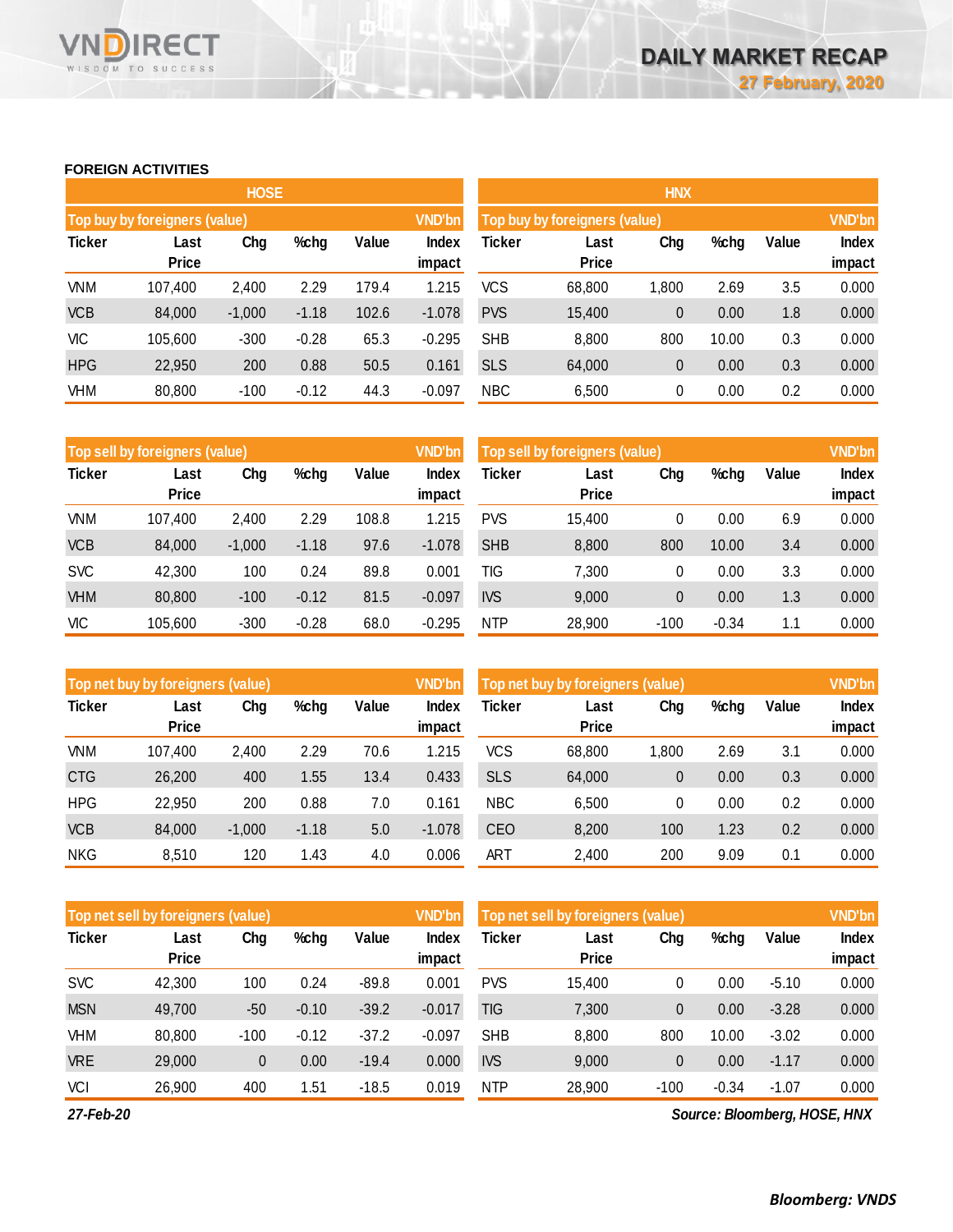# **TOP 60 MARKET CAP STOCKS SNAPSHOT ON HOSE**

**RECT** 

WISDOM TO SUCCESS

VND

| No. Ticker             | <b>Price</b>     |                 | Price change (%) |                 |                | Mkt. Cap Outs. Vol. Float ratio |              |              | Avail. Fil Ave. daily vol. | P/E          | P/B          | <b>ROE</b>   | <b>ROA</b>  |
|------------------------|------------------|-----------------|------------------|-----------------|----------------|---------------------------------|--------------|--------------|----------------------------|--------------|--------------|--------------|-------------|
|                        | <b>VND</b>       | 1M              | 3M               | 6M              | <b>US\$mln</b> | <b>MIn'shs</b>                  | $\%$         |              | $% (30 days-shs)$          | $\pmb{\chi}$ | $\pmb{\chi}$ | $\%$         | %           |
| 1 VIC VM               | 105,600          | $-8.1$          | $-8.7$           | $-13.8$         | 15.369         | 3,382                           | 23.2         | 22.0         | 517,020                    | 46.6         | 4.7          | 11.7         | 2.2         |
| 2 VCB VM               | 84,000           | $-10.1$         | $-2.7$           | 9.8             | 13,406         | 3,709                           | 25.2         | 6.2          | 1,015,617                  | 16.8         | 3.6          | 25.1         | 1.6         |
| 3 VHM VM               | 80,800           | $-9.6$          | $-13.1$          | $-6.7$          | 11,437         | 3,290                           | 29.1         | 34.0         | 633,240                    | 12.7         | 4.9          | 43.1         | 13.4        |
| 4 BID VM               | 47,100           | $-15.1$         | 15.4             | 25.6            | 8,151          | 4,022                           | 18.8         | 12.0         | 996,217                    | 19.6         | 2.5          | 13.5         | 0.6         |
| 5 VNM VM               | 107,400          | $-11.5$         | $-12.0$          | $-9.7$          | 8,048          | 1,741                           | 46.2         | 41.3         | 1,022,979                  | 19.6         | 6.8          | 35.8         | 25.8        |
| 6 GAS VM               | 79,000           | $-16.8$         | $-22.5$          | $-22.5$         | 6,506          | 1,914                           | 4.2          | 45.3         | 280,904                    | 13.0         | 3.1          | 25.5         | 19.1        |
| 7 SAB VM               | 173,200          | $-25.5$         | $-24.9$          | $-35.9$         | 4,779          | 641                             | 10.4         | 36.7         | 57,608                     | 23.2         | 5.9          | 29.9         | 20.5        |
| 8 CTG VM               | 26,200           | 2.3             | 24.5             | 29.1            | 4,198          | 3,723                           | 35.5         | 0.4          | 8,681,611                  | 10.3         | 1.3          | 13.1         | 0.8         |
| 9 TCB VM               | 22,750           | $-6.0$          | $-2.6$           | 6.1             | 3,426          | 3,500                           | 79.7         | 0.0          | 3,186,030                  | 7.9          | 1.3          | 17.8<br>21.5 | 2.9         |
| 10 VPB VM<br>11 VREVM  | 28,350<br>29,000 | 20.1<br>$-11.0$ | 39.0<br>$-14.6$  | 39.0<br>$-15.9$ | 2,974<br>2,836 | 2,438<br>2,272                  | 72.7<br>39.7 | 0.0<br>16.0  | 4,245,832<br>1,329,259     | 8.4<br>23.1  | 1.6<br>2.4   | 10.3         | 2.4         |
| 12 VJC VM              | 122,800          | $-16.2$         | $-14.5$          | $-7.4$          | 2,768          | 524                             | 46.4         | 10.5         | 412,301                    | 15.6         | 4.2          | 28.7         | 7.6<br>9.7  |
| 13 HPG VM              | 22,950           | $-12.7$         | 1.5              | 2.5             | 2,727          | 2,761                           | 52.3         | 10.4         | 7,403,160                  | 8.9          | 1.3          | 17.0         | 8.3         |
| 14 PLX VM              | 51,200           | $-10.6$         | $-12.6$          | $-16.3$         | 2,623          | 1,191                           | 8.9          | 6.6          | 353,591                    | 14.6         | 2.6          | 19.6         | 7.2         |
| 15 MSN VM              | 49,700           | $-6.9$          | $-30.0$          | $-33.7$         | 2,500          | 1,169                           | 25.8         | 10.4         | 965,276                    | 10.4         | 1.4          | 15.4         | 6.9         |
| 16 NVL VM              | 53,900           | $-3.8$          | $-4.6$           | $-11.2$         | 2,249          | 970                             | 24.5         | 32.0         | 459,855                    | 15.1         | 2.3          | 16.3         | 4.3         |
| 17 MWG VM              | 108,400          | $-9.1$          | $-4.2$           | $-4.9$          | 2,114          | 453                             | 92.7         | 0.0          | 727,901                    | 12.5         | 4.0          | 36.3         | 11.0        |
| 18 MBB VM              | 20,900           | $-6.7$          | $-7.5$           | $-3.1$          | 2,111          | 2,347                           | 77.6         | 0.0          | 7,319,576                  | 6.0          | 1.3          | 22.1         | 2.0         |
| 19 BVHVM               | 56,400           | $-15.8$         | $-20.6$          | $-26.8$         | 1,802          | 742                             | 31.9         | 19.6         | 195,497                    | 34.5         | 2.2          | 6.7          | 0.9         |
| 20 FPT VM              | 56,000           | $-0.9$          | $-1.8$           | 6.1             | 1,634          | 678                             | 75.4         | 0.0          | 1,674,659                  | 13.3         | 2.7          | 21.6         | 9.9         |
| 21 HVN VM              | 23,500           | $-28.4$         | $-31.5$          | $-34.8$         | 1,434          | 1,418                           | 3.9          | 20.0         | 604,104                    | 14.3         | 1.8          | 12.8         | 2.9         |
| 22 HDB VM              | 28,000           | $-3.4$          | 3.7              | 5.7             | 1,160          | 963                             | 72.1         | 6.4          | 1,665,741                  | 7.6          | 1.4          | 20.8         | 1.6         |
| 23 POW VM              | 10,100           | $-9.0$          | $-23.8$          | $-23.2$         | 1,018          | 2,342                           | 87.9         | 36.1         | 2,258,074                  | 9.5          | 0.9          | 9.7          | 4.3         |
| 24 EIB VM              | 17,300           | $-0.9$          | 1.8              | 0.9             | 915            | 1,229                           | 94.0         | 0.0          | 132,379                    | 24.6         | 1.4          | 5.7          | 0.5         |
| 25 STB VM              | 11,650           | 6.9             | 15.3             | 11.5            | 904            | 1,804                           | 96.2         | 11.3         | 8,304,797                  | 8.6          | 0.8          | 9.6          | 0.6         |
| 26 PNJ VM              | 83,500           | $-8.5$          | 1.5              | 0.4             | 809            | 225                             | 72.8         | 0.0          | 775,333                    | 15.7         | 4.1          | 28.6         | 15.8        |
| 27 TPB VM              | 21,450           | $-0.2$          | $-2.1$           | $-5.3$          | 763            | 827                             | 53.8         | 0.0          | 114,999                    | 5.8          | 1.4          | 26.1         | 2.1         |
| 28 HNG VM              | 13,400           | $-4.6$          | $-8.2$           | $-19.8$         | 639            | 1,109                           | 16.7         | 48.6         | 215,957                    | <b>N/A</b>   | 1.5          | $-22.5$      | $-8.6$      |
| 29 BHN VM              | 61,500           | $-14.6$         | $-21.2$          | $-34.4$         | 613            | 232                             | 0.9          | 31.4         | 2,626                      | 25.9         | 3.1          | 12.5         | 6.6         |
| 30 KDH VM              | 24,800           | $-4.2$          | $-6.2$           | 3.3             | 581            | 544                             | 74.5         | 4.5          | 199,995                    | 14.6         | 1.8          | 12.6         | 7.8         |
| 31 SBT VM              | 22,100           | 18.8            | 18.2             | 39.0            | 558            | 587                             | 20.1         | 93.4         | 1,706,707                  | 43.5         | 1.8          | 4.4          | 1.8         |
| 32 DHG VM              | 98,500           | 11.9            | 4.8              | 5.6             | 554            | 131                             | 5.6          | 45.7         | 41,595                     | 21.1         | 3.8          | 18.8         | 15.2        |
| 33 TCH VM              | 34,150           | $-15.8$         | 24.2             | 54.9            | 519            | 353                             | 50.0         | 42.0         | 840,590                    | 21.3         | 2.7          | 12.9         | 8.0         |
| 34 REE VM              | 34,600           | $-6.5$          | $-4.6$           | $-5.2$          | 462<br>387     | 310                             | 55.9         | 0.0          | 744,408                    | 6.5<br>7.1   | 1.0          | 16.6         | 9.3         |
| 35 PPC VM<br>36 GEX VM | 28,050<br>18,300 | 6.5<br>$-7.6$   | 1.1<br>$-10.1$   | 9.4<br>$-8.5$   | 384            | 321<br>488                      | 24.6<br>84.5 | 32.6<br>33.5 | 222,672<br>549,422         | 13.5         | 1.5<br>1.4   | 21.8<br>10.6 | 17.8<br>3.3 |
| 37 SSI VM              | 16,500           | $-14.5$         | $-16.9$          | $-22.9$         | 368            | 518                             | 83.8         | 46.1         | 1,901,402                  | 9.2          | 0.9          | 9.9          | 3.6         |
| 38 PDR VM              | 25,900           | $-2.3$          | $-1.1$           | $-0.8$          | 365            | 328                             | 37.2         | 44.4         | 649,670                    | 9.8          | 2.0          | 22.5         | 7.0         |
| 39 VGC VM              | 18,400           | 0.8             | $-0.5$           | $-1.1$          | 355            | 448                             | 12.3         | 35.7         | 201,697                    | 12.7         | 1.3          | 10.3         | 3.5         |
| 40 LGC VM              | 42,500           | 7.6             | 9.0              | $-3.4$          | 353            | 193                             | 0.6          | 4.0          | 192                        | 22.8         | 2.7          | 12.7         | 3.5         |
| 41 KBC VM              | 14,550           | $-4.9$          | $-5.5$           | $-6.4$          | 294            | 470                             | 71.4         | 23.8         | 2,908,498                  | 8.0          | 0.7          | 9.3          | 5.1         |
| 42 VPIVM               | 41,900           | $-0.8$          | 2.2              | 1.0             | 288            | 160                             | 100.0        | 43.2         | 397,164                    | 12.8         | 2.7          | 22.0         | 6.6         |
| 43 DXG VM              | 12,200           | $-6.5$          | $-16.2$          | $-17.8$         | 274            | 519                             | 84.5         | 5.6          | 2,099,572                  | 4.3          | 0.9          | 20.3         | 7.2         |
| 44 NLG VM              | 25,300           | $-10.0$         | $-9.3$           | $-8.7$          | 272            | 250                             | 62.2         | 0.7          | 472,582                    | 6.8          | 1.2          | 18.7         | 9.4         |
| 45 PHR VM              | 45,300           | 13.3            | $-19.4$          | $-36.2$         | 264            | 135                             | 32.8         | 43.2         | 477,939                    | 12.4         | 2.4          | 17.6         | 8.6         |
| 46 NT2 VM              | 19,950           | 4.7             | $-11.9$          | $-20.0$         | 247            | 288                             | 32.3         | 30.4         | 234,168                    | 7.7          | 1.4          | 19.1         | 9.3         |
| 47 VHC VM              | 31,450           | $-20.6$         | $-17.2$          | $-21.8$         | 246            | 182                             | 50.1         | 65.5         | 156,391                    | 4.9          | 1.2          | 26.3         | 18.3        |
| 48 SCS VM              | 113,000          | $-13.1$         | $-18.6$          | $-28.7$         | 245            | 50                              | 98.7         | 28.1         | 20,611                     | 11.3         | 6.1          | 57.6         | 49.2        |
| 49 GMD VM              | 19,150           | $-11.1$         | $-20.2$          | $-31.4$         | 245            | 297                             | 81.0         | 0.0          | 446,894                    | 12.0         | 1.0          | 8.1          | 5.1         |
| 50 CII VM              | 22,450           | $-12.0$         | $-3.6$           | 12.0            | 239            | 248                             | 81.8         | 19.6         | 423,566                    | 8.1          | 1.0          | 12.9         | 2.7         |
| 51 HT1 VM              | 14,500           | $-2.7$          | 0.7              | $-4.3$          | 238            | 382                             | 99.9         | 42.5         | 57,116                     | 7.4          | 1.0          | 14.2         | 7.1         |
| 52 HCM VM              | 17,800           | $-19.8$         | $-25.5$          | $-13.0$         | 234            | 305                             | 22.1         | 45.0         | 1,288,097                  | 12.5         | 1.3          | 11.7         | $6.8\,$     |
| 53 HPX VM              | 26,600           | 0.4             | 0.6              | 0.0             | 229            | 200                             | 90.3         | 35.2         | 290,788                    | 12.0         | 2.1          | 19.3         | 6.4         |
| 54 PVD VM              | 12,400           | $-17.1$         | $-20.0$          | $-32.6$         | 225            | 421                             | 49.5         | 31.0         | 3,145,829                  | 35.4         | 0.4          | 1.4          | 0.9         |
| 55 VCF VM              | 192,500          | 5.2             | 5.2              | 9.3             | 220            | 27                              | 1.5          | 48.4         | 397                        | 7.5          | 3.5          | 47.6         | 30.7        |
| 56 CTD VM              | 64,900           | 21.5            | $-2.1$           | $-33.1$         | 213            | 76                              | 67.4         | 2.2          | 197,811                    | 7.3          | 0.6          | 8.2          | 4.3         |
| 57 DPM VM              | 12,050           | $-4.4$          | $-7.7$           | $-10.4$         | 203            | 391                             | 36.7         | 30.1         | 297,220                    | 15.6         | 0.6          | 4.7          | 3.3         |
| 58 PAN VM              | 21,700           | $-2.4$          | $-5.2$           | $-7.1$          | 202            | 216                             | 78.4         | 4.7          | 12,061                     | 17.9         | 1.2          | 6.9          | 2.5         |
| 59 VSHVM               | 21,800           | 2.8             | 0.9              | 13.2            | 193            | 206                             | 50.3         | 36.2         | 10,491                     | 28.7         | 1.4          | 5.2          | 1.9         |
| 60 GEG VM              | 22,000           | $-13.0$         | $-20.0$          | <b>N/A</b>      | 193            | 204                             | 58.6         | 12.2         | 339,174                    | 19.0         | 1.9          | 10.3         | 4.6         |